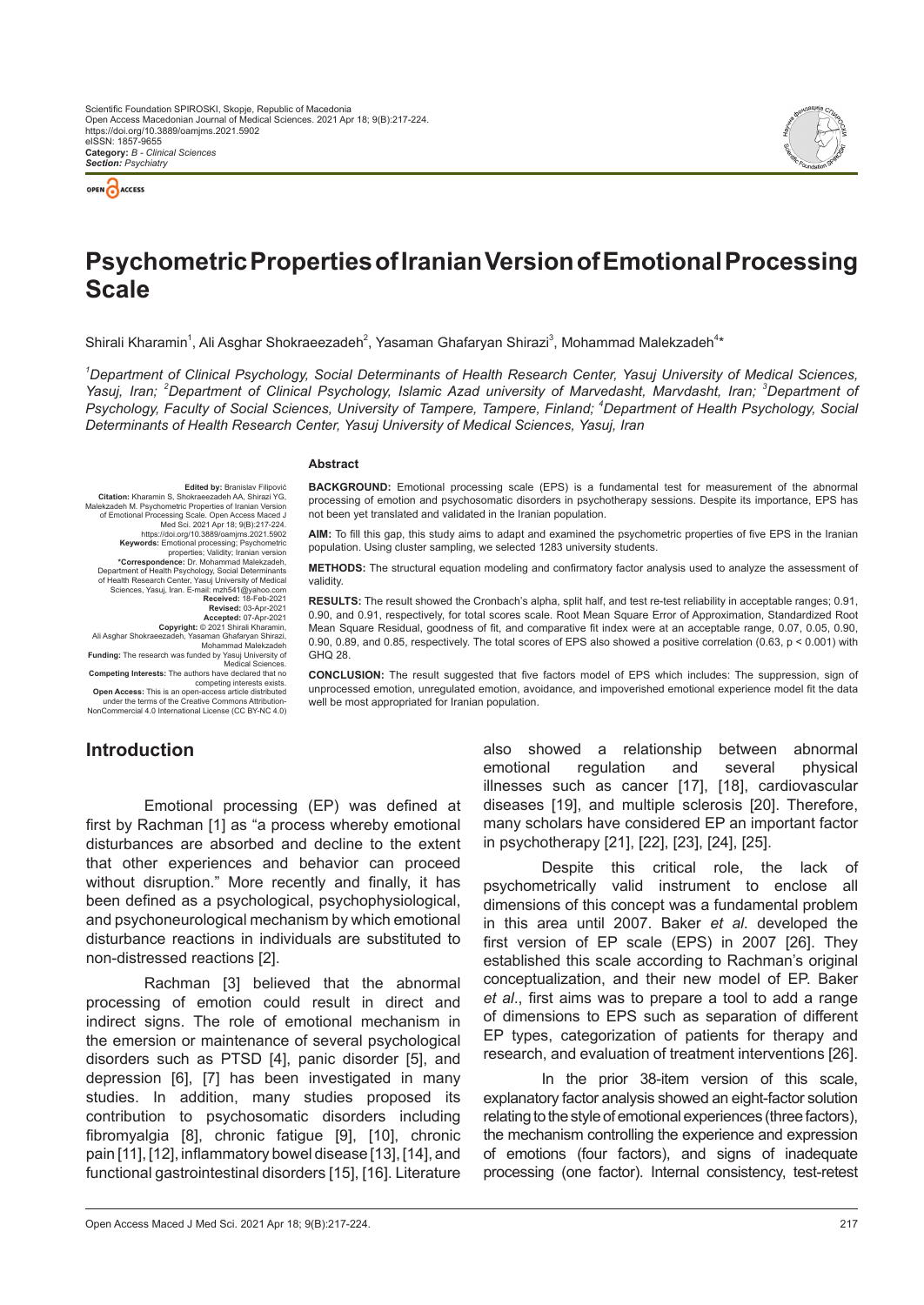reliabilities reported 0.89 and 0.86, respectively. In a later study, Baker *et al*. [27] tried to refine and shorten this scale and yielded a five-factor solution with a 25-item scale and a moderate to high reliability for all new factors. In the new version of scale four factors remained in similar form, two of the original factors removed, and one new factor emerged. The coefficient  $\alpha$  value for the scale was 0.92. Internal consistency was high ( $\alpha \ge 0.80$ ) for three factors and moderated for two ( $\alpha \ge 0.70$ ). The Pearson's testretest correlation coefficient obtained for the entire scale was 0.74. The psychometric data on final 25-item version also showed internal consistency 0.92, 88, and 0.90 for UK, Italian and Italian, and UK data, respectively [26], [28].

This scale has been translated into nine languages and validated in Italian and Japanese samples [20], [29]. However, there has not been an Iranian version of EPS. Due to the cultural and language differences between the original EPS test's source language and culture, the adaptation or ESP test for use in the Iranian population with disparate culture and language is necessary to reach equivalence between the EPS test and the Iranian versions of the test [4], [30], [31], [32]. Therefore, this research aimed to assess psychometric properties of this scale in Iranians population.

### **Methods**

#### *Participants*

After confirming the research proposal by the Research Ethics Committee of Yasuj University of medical sciences, 1283 university students were selected using a cluster sampling method. Most of the participants were female (61%). The mean age was 22/0.24 ± 3.5 for female, 23.33 ± 4.06 for male, and  $22.66 \pm 0.3.75$  (ranged from 17 to 40) for the total. Besides, 28% of the participants were married. Of the initials sample, 155 participants also selected randomly from the entire sample to fill GHQ-28. For criterionrelated validity, three different samples were selected from Internal Medicine Clinic patients; Diabetes (60), Migraine (50), and Ischemic Heart Diseases IHD (50). Using neighborhood controls selection [2], we selected the same numbers of people without any mentioned disorders as the control group for each patient group.

| Table 1: Demographic data related to three patient's groups |  |  |  |  |
|-------------------------------------------------------------|--|--|--|--|
|-------------------------------------------------------------|--|--|--|--|

Table 1 shows the demographic data related to these three groups.

#### *Measures*

#### *EPS*

As mentioned above the EPS is a 25-item, five-factor self-report questionnaire designed to measure EP styles and deficits [26], [28]. The scale is rated on a ten-point scale (0 for completely disagree to 9 for completely agree). It measures five dimensions, namely: Suppression (SUP), signs of unprocessed emotion (SUE), unregulated emotion (UE), avoidance (AVO), and impoverished emotional experience (IEE). Each subscale consists of five items.

#### *General health questionnaire (GHQ - 28)*

The GHQ-28 was included to test the convergent validity of the translated version of EPS. The GHQ-28 is a self-administered screening instrument to detect those with diagnosable psychiatric disorders [33]. The GHQ-28 provides four scores on somatic symptoms (GHQ1), anxiety and insomnia (GHQ2), social dysfunction (GHQ3), and severe depression (GHQ4); seven items for each dimension. Items may be scored using 0-1-2-3 Likert scores (at present study), or they may be scored 0-0-1-1, which indicates whether a symptom is absent or present [33].

#### *Procedures and participants*

The original version of the EPS scale was translated and adapted to the Persian language following the rules of Borsa *et al*. [34] and WHO rules [35]. At first, the scale was translated to Persian by an expert team (two persons) and evaluated by an expert panel. Then, it was translated back to English by an independent translator, who did not know the questionnaire. To ensure that the new version of the test is equivalent to the original version, the translators and researchers compared the Persian and back-translated versions of the questionnaire with the original version. Finally, the expert panel reached a consensus about the meaning of words and concepts. Then, the Persian version of the scale was prepared for administration using pre-test and interviewing with 30 participants.

| Variables                                   | <b>IHD</b>    |              | <b>Diabetes</b> |              | Migraine     |              |
|---------------------------------------------|---------------|--------------|-----------------|--------------|--------------|--------------|
|                                             | PT            | <b>NPT</b>   | PT              | <b>NPT</b>   | PT           | <b>NPT</b>   |
| Age                                         | 59.84 (14.63) | 58.2 (14.78) | 47.38 (10.97)   | 49.86 (6.41) | 29.63 (6.69) | 29.88 (7.41) |
| Sex $(\%)$                                  |               |              |                 |              |              |              |
| Male                                        | 23 (46)       | 27(54)       | 24              | 28           | 27           | 26           |
| Female                                      | 25(50)        | 25(50)       | 36              | 32           | 23           | 24           |
| Education (%)                               |               |              |                 |              |              |              |
| Primary to high school                      | 46 (92)       | 43 (86)      | 36              | 33           | 26           | 25           |
| Academic education                          | 4(8)          | 7(14)        | 24              | 27           | 24           | 25           |
| Marriage status                             |               |              |                 |              |              |              |
| Married                                     | 47 (94)       | 48 (96)      | 29              | 27           | 20           | 22           |
| Single                                      | 3(6)          | 2(4)         | 21              | 33           | 30           | 28           |
| PT: Patients group. NPT: None patient group |               |              |                 |              |              |              |

PT: Patients group, NPT: None patient group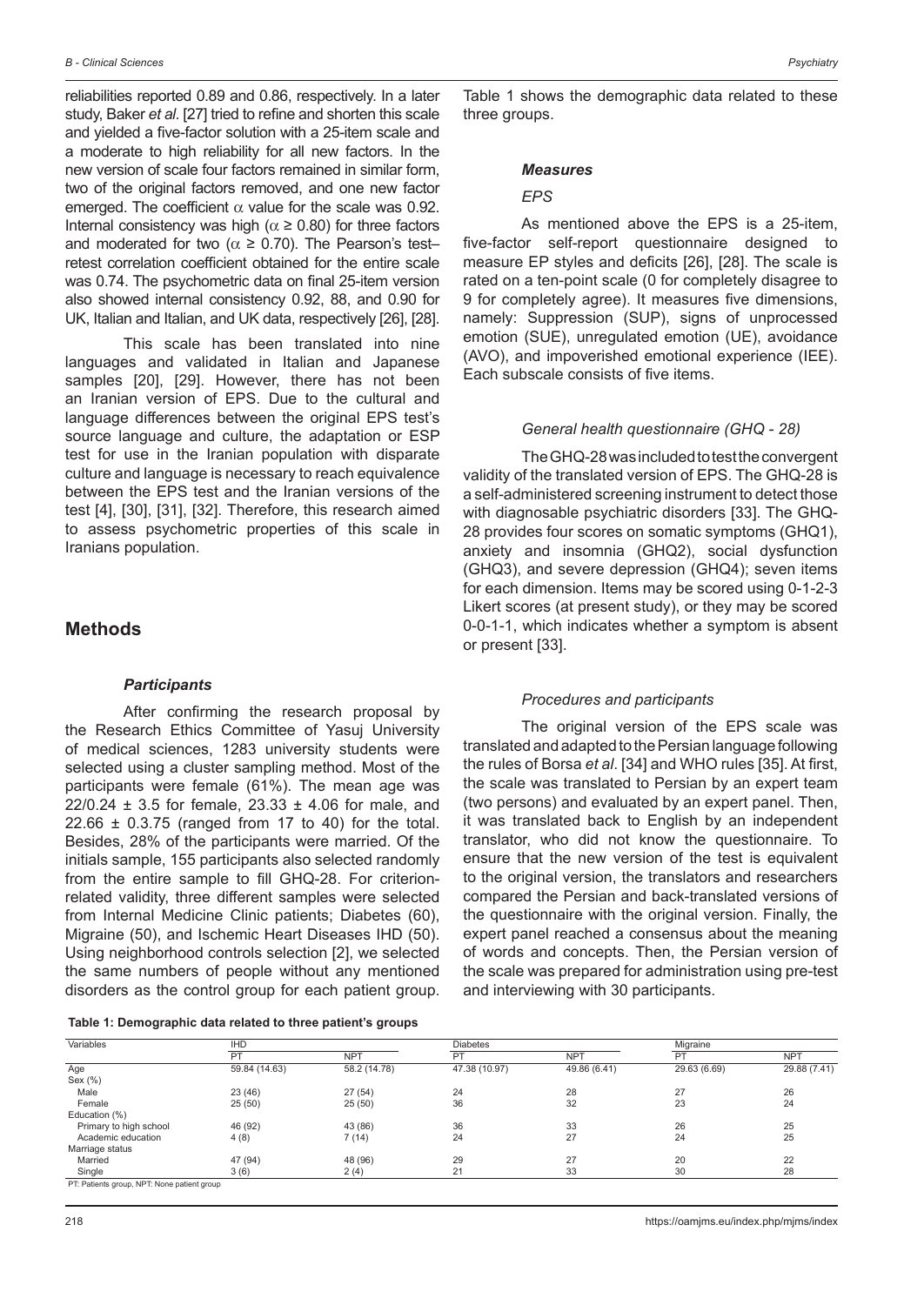ESP was completed by 1238 male and female university students in south of Iran (Yasuj). Participants were selected using cluster sampling (class as cluster). One hundred and fifty-five participants completed EPS and GHQ-28 and the remained (1083) participants only filled ESP. For assessment of test re-test, reliability 80 participants refilled EPS 2 times with 4 weeks' interval. The GHQ-28 and test re-test groups were selected randomly from each class (approximately 12 and 6%, respectively). The demographic data for these two groups were, to some extent were similar to the original sample.

A convenience sampling was applied for recruiting three patients (Diabetes, Migraine, and IHD). All of the patients were diagnosed by an internal specialist (Table 1). Subsequently, in line with Kharamin *et al*. [2], we used neighborhood controls selection [36] for selecting the control group. Data were analyzed using SPSS version 22 (for descriptive, reliability, T-test, and correlation data analysis) and a confirmatory factor analysis (CFA) was carried out to determine the EPS factor structure. The LISREL program (version 8.8) [37] was used for this analysis. This study used the Root Mean Squared Error of Approximation (RMSEA), as well as the standardized root mean square residual (SRMR), the comparative fit index (CFI), incremental fit index (IFI), goodness of fit index (GFI), and normed fit index (NFI).

## **Results**

#### *Descriptive data*

The result indicated that the mean of total EPS scores was 107.89 ± 41.98 (108.87 ± 1.62 for female and 109.06 ± 42.88 for male). The mean scores of subscales ranged from 24.86 ± 9.77 for AVO to 19.31 ± 10.25 for IEE (Table 1). The Skewness (–0.46–0.53) and Kurtosis (–1.2846–0.99) were within acceptable limits range of ±2 [38], [39], [40]. There was a significant difference between male and female in AVO (Table 2), but this was not the case in other subscales and total mean scores.

**Table 2: Means and standard deviations of sample scores in EPS**

| Items      | Means (SD)                                                                                    |                | P-value        |       |       |
|------------|-----------------------------------------------------------------------------------------------|----------------|----------------|-------|-------|
|            | Female                                                                                        | Male           | Total          |       |       |
| <b>SUP</b> | 21.67 (11.22)                                                                                 | 22.45 (10.80)  | 21.73 (11.03)  | 1.12  | 0.261 |
| <b>SUE</b> | 22.51 (10.13)                                                                                 | 22.12 (10)     | 22.17 (10.07)  | 0.62  | 0.54  |
| <b>UE</b>  | 19.84 (10.08)                                                                                 | 20.41 (10.57)  | 19.81 (10.24)  | 0.88  | 0.38  |
| <b>AVO</b> | 25.45 (9.74)                                                                                  | 23.84 (9.67)   | 24.86 (9.77)   | 2.65  | 0.008 |
| IEE.       | 19.39 (10.28)                                                                                 | 20.19 (10.21)  | 19.31 (10.26)  | 1.24  | 0.21  |
| Total      | 108.87 (41.45)                                                                                | 109.01 (42.88) | 107.89 (41.98) | 0.054 | 0.96  |
|            | SUP: Suppression, SUE: Signs of unprocessed emotion, UE: Unrequisited emotion, AVO: Avoidance |                |                |       |       |

IEE: Impoverished emotional experience, EPS: Emotional processing scale

#### *Reliability*

Data analysis with 25 items showed acceptable alpha values. The results of reliability are presented in Table 3. Means of corrected inter-items correlation for total scores was 0.49 and ranged from 0.44 (for IEE and AVO) to 0.56 (for SUP) for subscales which are considered acceptable according to Nunnally [41]. Cronbach's alpha, split-half, and test re-test reliability for total scores of EPS were 0.91, 0.90, 0.91 respectively (Table 2) which are in acceptable ranges [41]. In addition, Cronbach's alpha was 0.80, 0.71, 0.70, and 0.73 for SUP, SUE, UE, AVO, and IEE, respectively (Table 2). The highest and lowest values in the three reliability methods were related to SUP and AVO, respectively. Table 4 shows the inter-subscales and total scores correlations (inter consistency between subscales). The highest and lowest between subscales correlations are 0.71 (between IEE and UE) and 0.45 (between SUP and AVO). These two scores for correlation between subscales and total scores are 0.85 (total scores and IEE) and 0.74 (total scores and AVO).

| Factors    | Cronbach alpha  | Mean inter-item correlation | Split half | Test re-test |
|------------|-----------------|-----------------------------|------------|--------------|
| <b>SUP</b> | 0.80            | 0.56                        | 0.79       | 0.88         |
| <b>SUE</b> | 0.71            | 0.47                        | 0.79       | 0.82         |
| UE         | 0.71            | 0.46                        | 0.70       | 0.85         |
| <b>AVO</b> | 0.70            | 0.44                        | 0.74       | 0.80         |
| IEE        | 0.73            | 0.44                        | 0.78       | 0.83         |
| Total      | 0.91            | 0.49                        | 0.90       | 0.91         |
| ____       | $\sim$<br>----- | .<br>.                      |            |              |

SUP: Suppression, SUE: Signs of unprocessed emotion, UE: Unregulated emotion, AVO: Avoidance, IEE: Impoverished emotional experience, EPS: Emotional processing scale

#### *Validity*

#### *Convergent validity*

If the EPS is a valid measure of emotion reactivity, scores on the ERS should be correlated with measures of like constructs (i.e., convergent validity). Spearman correlations, used to evaluated convergent validity, are presented in Table 3. All of the subscales and total scores had a positive correlation with GHQ-28 subscales and total scores. The highest and lowest correlations with GHQ total scores belonged to the UE with 0.61 (p < 0.001) and SUP with  $0.44$  ( $p < 0.001$ ), respectively. In addition, the total EPS scores showed a positive correlation  $(0.63, p < 0.001)$  with convergent scale.

#### *Criterion-related validity*

As proposed by previous original papers [5], [19], [26], [27], [28], this mechanism plays a significant role in the emergence or maintenance of many health-related problems, especially in psychosomatic disorders. As presented in Table 5, participants with a Diabetes, Migraine, and IHD reported significantly higher emotion processing abnormalities than those without each of these disorders. The T scores for three groups were 3.45 (df118, p.01); 3.45 (df98, p.001); and 3.27 (df98, p.001), respectively.

### *CFA*

The five factors model showed satisfactory goodness-of-fit indices, despite a significant X2 (p < 0.01). However, RMSEA, SRMR, CFI, IFI, GFI,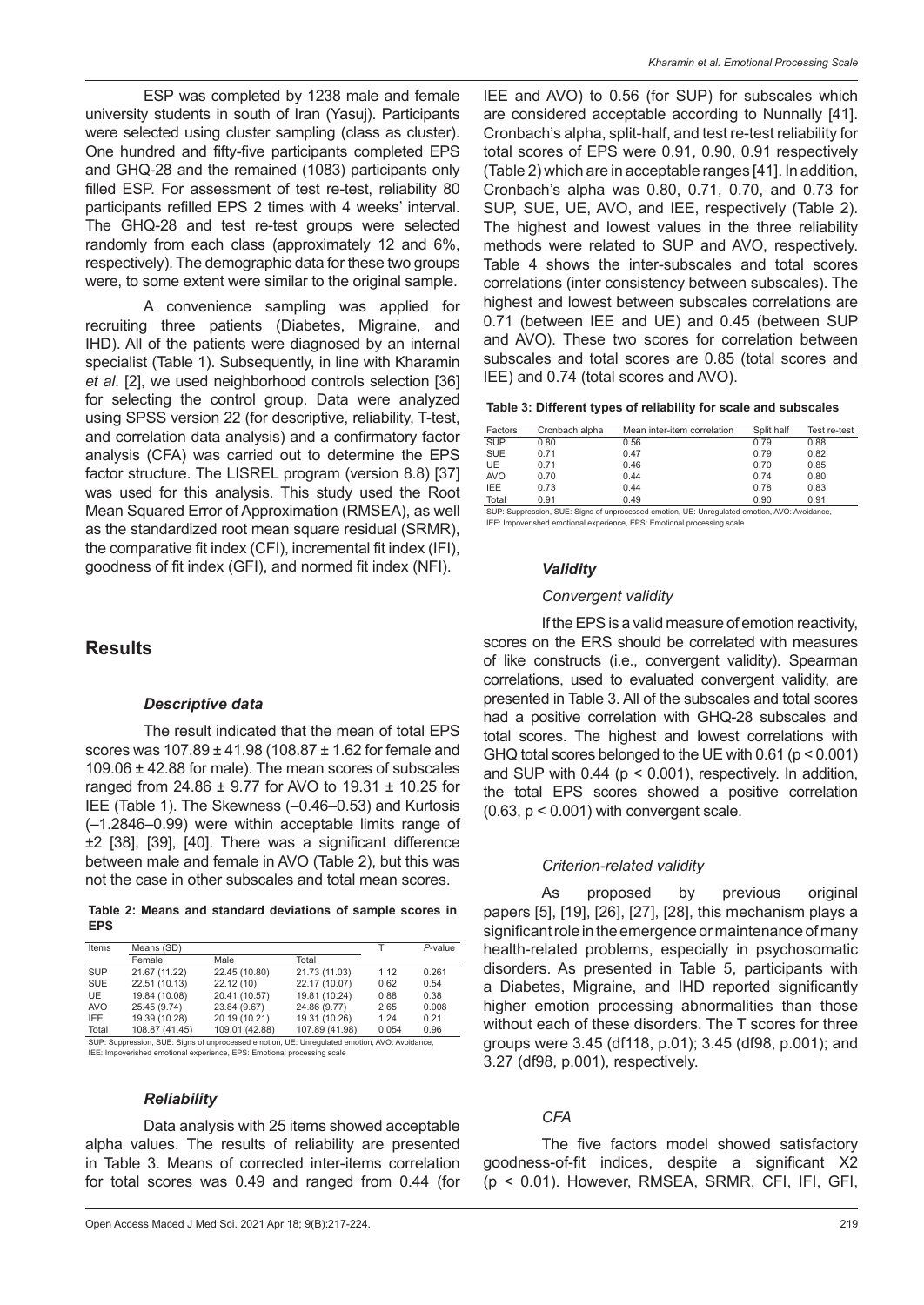#### **Table 4: Intersubscales and convergent validity correlations**

| Subscales        | <b>SUP</b> | <b>SUE</b> | UE   | <b>AVO</b> | IEE  | <b>Total EPS</b>                                                                                                                                                                                                    | GHQ1 | GHQ <sub>2</sub> | GHQ3 | GHQ4 | <b>Total GHQ</b> |
|------------------|------------|------------|------|------------|------|---------------------------------------------------------------------------------------------------------------------------------------------------------------------------------------------------------------------|------|------------------|------|------|------------------|
| <b>SUP</b>       |            |            |      |            |      |                                                                                                                                                                                                                     |      |                  |      |      |                  |
| <b>SUE</b>       | 0.57       |            |      |            |      |                                                                                                                                                                                                                     |      |                  |      |      |                  |
| <b>UE</b>        | 0.52       | 0.70       |      |            |      |                                                                                                                                                                                                                     |      |                  |      |      |                  |
| <b>AVI</b>       | 0.45       | 0.56       | 0.57 |            |      |                                                                                                                                                                                                                     |      |                  |      |      |                  |
| <b>IEE</b>       | 0.62       | 0.71       | 0.66 | 0.47       |      |                                                                                                                                                                                                                     |      |                  |      |      |                  |
| Total            | 0.77       | 0.86       | 0.84 | 0.74       | 0.85 |                                                                                                                                                                                                                     |      |                  |      |      |                  |
| GHQ1             | 0.22       | 0.39       | 0.48 | 0.22       | 0.44 | 0.43                                                                                                                                                                                                                |      |                  |      |      |                  |
| GHQ <sub>2</sub> | 0.45       | 0.50       | 0.57 | 0.36       | 0.54 | 0.59                                                                                                                                                                                                                | 0.62 |                  |      |      |                  |
| GHQ3             | 0.29       | 0.36       | 0.34 | 0.26       | 0.37 | 0.40                                                                                                                                                                                                                | 0.21 | 0.42             |      |      |                  |
| GHQ4             | 0.38       | 0.43       | 0.47 | 0.32       | 0.48 | 0.51                                                                                                                                                                                                                | 0.49 | 0.50             | 0.44 |      |                  |
| Total GHQ        | 0.45       | 0.55       | 0.61 | 0.38       | 0.60 | 0.63                                                                                                                                                                                                                | 0.74 | 0.82             | 0.63 | 0.84 |                  |
|                  |            |            |      |            |      | All of correlation are significant at the P values 0.01 level (number=155). GHQ1 (somatic symptoms), GHQ2 (anxiety and insomnia), GHQ3 (social dysfunction), and GHQ4 (depression). SUP: Suppression, SUE: Signs of |      |                  |      |      |                  |

unprocessed emotion, UE: Unregulated emotion, AVO: Avoidance, IEE: Impoverished emotional experience, EPS: Emotional processing scale

**Table 5: Scores on the emotion reactivity scale by absence versus presence of diabetic, migraine, and IHD (as diagnosed by specialist)**

| Groups     | Diabetic                                                                                                                                                                                                       |               |                        | Migraine       |                |                        | <b>IHD</b>     |                |                       |  |  |
|------------|----------------------------------------------------------------------------------------------------------------------------------------------------------------------------------------------------------------|---------------|------------------------|----------------|----------------|------------------------|----------------|----------------|-----------------------|--|--|
| Subscale   | PT                                                                                                                                                                                                             | <b>NPT</b>    | Result                 | PТ             | <b>NPT</b>     | Result                 | PT             | <b>NPT</b>     | Result                |  |  |
|            | Mean (SD)                                                                                                                                                                                                      | Mean (SD)     |                        | Mean (SD)      | Mean (SD)      |                        | Mean (SD)      | Mean (SD)      | Mean (SD)             |  |  |
| <b>SUP</b> | 22.65 (12.38)                                                                                                                                                                                                  | 18.8 (10.38)  | T=1.85, df118, p. 07   | 25.90 (7.09)   | 21.42 (9.59)   | T=2.65, df98, , p. 009 | 25.8 (9.38)    | 24.62 (8.21)   | T=0.34, df98, p. 7    |  |  |
| SUE        | 25.07 (9.45)                                                                                                                                                                                                   | 19.23 (8.96)  | T=3.47, df118, p. 001  | 25.88 (7.12)   | 24.54 (8.68)   | T=0.84, df98, p. 4     | 29.68 (6.84)   | 26.46 (6.66)   | T=2.38, df98, p. 02   |  |  |
| UE         | 22.87 (10.92)                                                                                                                                                                                                  | 17.45 (11.02) | T=2.70, df118, p. 008  | 25.40 (8.15)   | 20.52 (10.54)  | T=2.60, df98, p. 01    | 30.30 (9.31)   | 26.06 (7.72)   | T=2.48, df98, p, 01   |  |  |
| <b>AVO</b> | 24.25 (7.31)                                                                                                                                                                                                   | 24.57 (7.47)  | T=0.23, df118, p. 8    | 28.4 (7.20)    | 24.04 (7.76)   | T=2.91, df98, p. 004   | 29.24 (4.48)   | 25.82 (4.71)   | T=3.72, df98, p. 0001 |  |  |
| IEE.       | 20.68 (5.99)                                                                                                                                                                                                   | 14.18 (9.88)  | T=4.36, df118, p. 0001 | 24.1 (9.04)    | 17.34 (10.36)  | T=3.47, df98, p. 001   | 25.76 (9.59)   | 20.6 (7.89)    | T=2.94, df98, p. 004  |  |  |
| Total      | 115.52 (26.03)                                                                                                                                                                                                 | 94.23 (39.48) | T=3.45, df118, p. 01   | 129.68 (26.54) | 107.86 (36.01) | T=3.45, df98, p. 001   | 140.26 (27.71) | 123.56 (22.94) | T=3.27, df98, p. 001  |  |  |
|            | SUP: Suppression, SUE: Signs of unprocessed emotion, UE: Unregulated emotion, AVO: Avoidance, IEE: Impoverished emotional experience, EPS: Emotional processing scale, PT: Patients, NPT: None patients group, |               |                        |                |                |                        |                |                |                       |  |  |

IHD: Ischemic heart disease



*Figure 1: Loading values for 25 items on their factors (standardized values). SUP: Suppression, SUE: Signs of unprocessed emotion, UE: Unregulated emotion, AVO: Avoidance, IEE: Impoverished emotional experience, EPS: Emotional processing scale*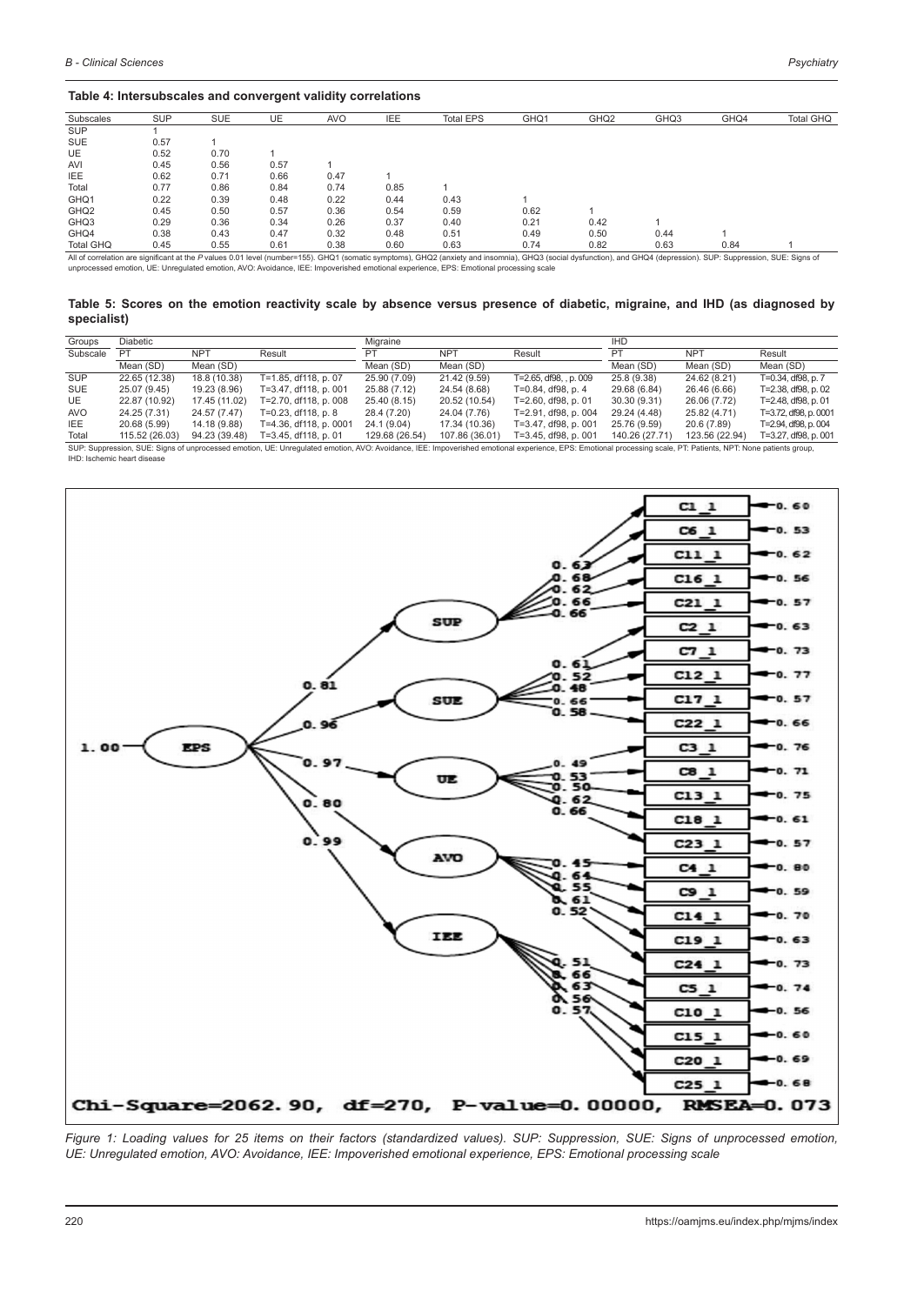and CFI were at an acceptable range, 0.07, 0.05, 0.90, 0.90, 0.89, and 0.85, respectively. Standardized factors loadings and T values are presented in Figures 1 and 2. All items loaded significantly on their original factors, with the highest loading score of item 6 on SUP (0.68) and the lowest loading score of item 4 on AVO (0.45). Means of loading scores for SUP, SUE, UE, AVO, IEE, and total EPS were 0.65, 0.57, 0.56, 0.55, 0.59, and 0.91, respectively. All T values, as shown in Figure 2, were at significant ranges.

# **Discussion**

The present study examined the psychometric properties of five subscales EPS in the Iranian population, using structural equation modeling and the more typical CFA. The result demonstrated that the overall model fit was appropriated for five factors. We found that, as was the case in previous studies [26], the suppression, sign of unprocessed emotion, UE, AVO, and IEE model fit the data well. This study is the first effort to validate and adapt the ESP validation in Iranian population.

Our findings were consistent with the original studies. The Cronbach's alpha was at an excellent level [42], [43], [44] which was consistent with UK data (0.92), Italian data (0.88), and Italian and UK data (0.90) as reported by Baker *et al*. [28]. The subscale alphas were, to some extent, inconsistent with originals. The alpha values for SUP were high ( $\alpha$  > 0.80) and for SUE, UE, AVO, and IEE were moderate ( $\alpha \ge 70$ ). In both studies, the lowest value for  $\alpha$  was for AVO. Although, in Italian and UK data, the SUE subscale was at the top (0.83), in present study the SUP subscale was at the first step (0.80) that could be related to cultural diversities. In the present study, the mean inter-item correlation was 0.49 that seems more robust than original data (0.31 in UK data, 0.22 in Italian, and 0.26 in both) [26], [27], [28]. Besides, the split-half and testretest reliability were in an acceptable range, as same as the original paper.



*Figure 2: T values for all 25 items on their factors and EPS. SUP: Suppression, SUE: Signs of unprocessed emotion, UE: Unregulated emotion, AVO: Avoidance, IEE: Impoverished emotional experience, EPS: Emotional processing scale*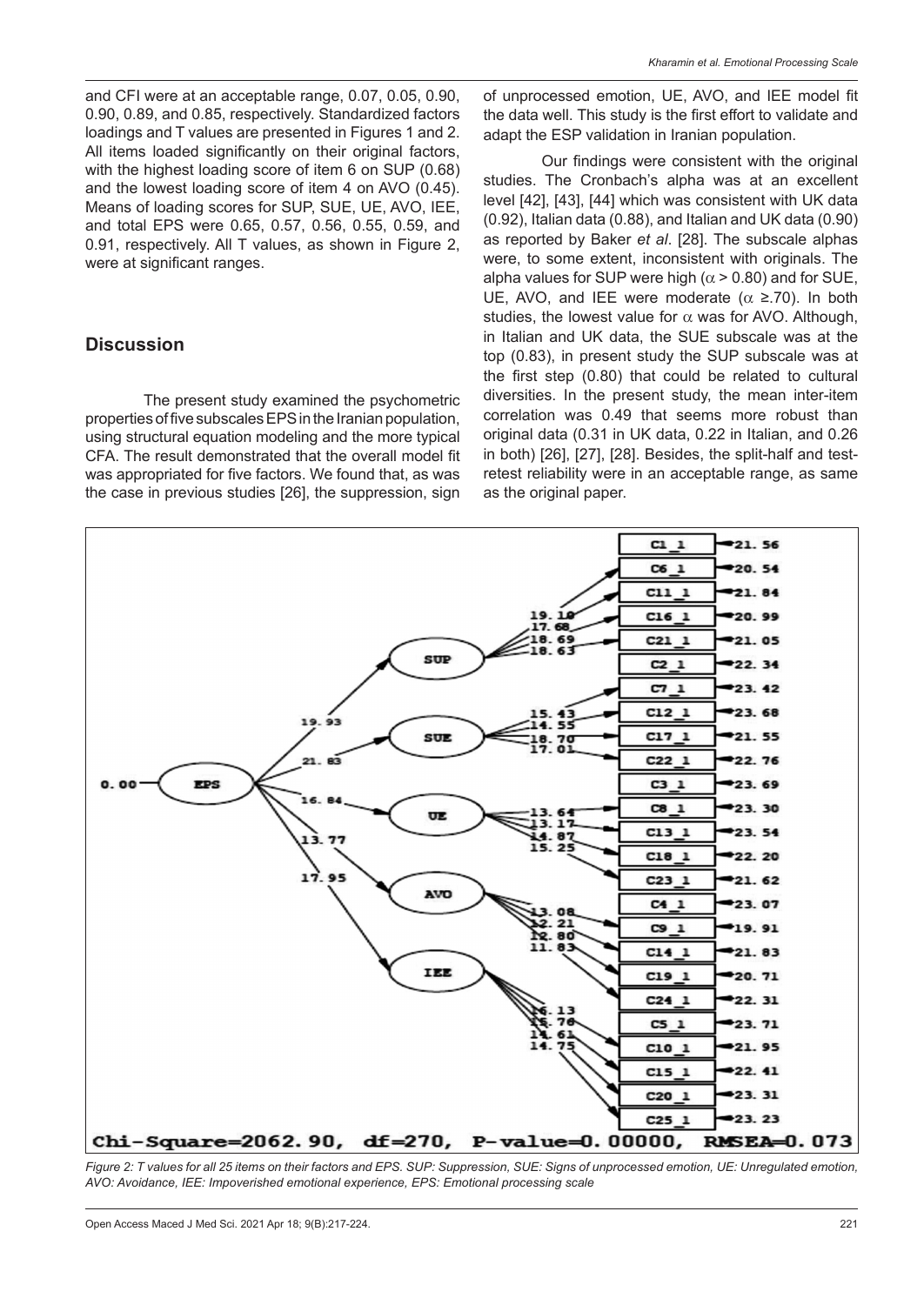The correlation between the five subscales and total EPS scores (as same as original paper) was all on a satisfactory level. Whereas original paper [27] that the IEE had the highest correlation with total scores, in the present study, this place was related to SUE (0.86) that could be related to different cultures. The lowest place for this correlation in the present and original papers was related to AVO subscale. In addition, inconsistent with original paper IEE factor correlated most highly with the other subscale and AVE was in the opposite direction of this continuum with the lowest correlations (in concordance to original paper).

If the EPS is a valid measure of emotion reactivity, scores on the scale should be correlated with measures of like constructs (i.e., convergent validity). Evidence for convergent validity of EPS was supported by significant positive correlations between five subscales and total scores of EPS and total scores of GHQs. The strongest correlation was found between UE subscale and GHQ, and the most weakness correlation was related to GHQ and AVO. As would be expected, high scores in EPS were accompanied by high scores in GHQ. As proposed by previous original papers [27] this mechanism plays a significant role in the emergence or maintenance of many health-related problems, especially in psychosomatic disorders. The construct validity of the EPS would be supported further by demonstrating that scores on this scale differ in the presence versus absence of these conditions (i.e., criterion validity). As presented in Table 5, all three groups of patients showed a significantly higher means of abnormal EP than control groups. These results supported the criterion validity of this scale.

According to RMSEA, SRMR, CFI, IFI, GFI, and CFI scores, the model showed the goodness of fit for five factors. The acceptable scores in RMSEA according to MacCallum *et al*. [45], RMR [46], [47], [48], CFI, IFI [49], GFI [50], and acceptable loaded scores for all items on their factors according to Kline [51], significant T values for all items and theoretical supported an appropriate fit for the model. All 25 items had an acceptable loading value on their factors. The result is nearly inconsistent with the original study [27]. In both studies, the lowest mean loaded scores were related to the AVO factor. In the present study, the highest mean loaded scores were related to UE with 0.01 discrepancy to SUE while in the original study is related to SUE. The mean loaded scores in other factors in both studies are, to some extent, similar.

# **Conclusion**

To conclude, according to excellent reliability data, well goodness of fit, strong loadings of all items on their factors, significant T values, significant correlation with convergent validity tool, and strong consistency with original papers, it seems that five factors model of EPS be most appropriated for the Iranian population. This study contains some limitations that are important to acknowledge. The sample consisted of no psychiatric population; therefore, it is recommended to use this scale for other population (especially psychiatric disorders population) and assess by other types of validity methods (e.g., discriminate validity).

### **Acknowledgment**

We thank all the participants in this study who made this study possible by their participation.

# **Authors' Contributions**

AS was the principal investigator, who designed the study, analyzed the data and wrote the paper. SH Kh contributed to the study design and writing of the paper. M.M contributed to the analysis of the data and writing the result of manuscript. AS contributed to analysis of data, helped in writing, and contributed to interpretation of the data. All authors read and approved the final manuscript.

### **References**

- 1. Rachman S. Emotional processing. Behav Res Ther. 1980;18(1):51-60. PMid:7369988
- 2. Kharamin S, Malekzadeh M Aria A, Ashraf H, Shirazi HR. Emotional processing in patients with ischemic heart diseases. Open Access Maced J Med Sci. 2018;6(9):1627-32. https://doi. org/10.3889/oamjms.2018.325 PMid:30337977
- 3. Rachman S. Unwanted intrusive images in obsessive compulsive disorders. J Behav Ther Exp Psychiatry. 2007;38(4):402-10. https://doi.org/10.1016/j.jbtep.2007.10.008 PMid:18054779
- 4. Reid R, Casat CD, Norton HJ, Anastopoulos AD, Temple EP. Using behavior rating scales for ADHD across ethnic groups: The IOWA conners. J Emot Behav Disord. 2001;9(4):210-8. https://doi.org/10.1177/106342660100900401
- 5. Baker R, Holloway J, Thomas PW, Thomas S, Owens M. Emotional processing and panic. Behav Res Ther. 2004;42(11):1271-87. https://doi.org/10.1016/j.brat.2003.09.002 PMid:15381438
- 6. Hunt MG. The only way out is through: Emotional processing and recovery after a depressing life event. Behav Res Ther. 1998;36(4):361-84. https://doi.org/10.1016/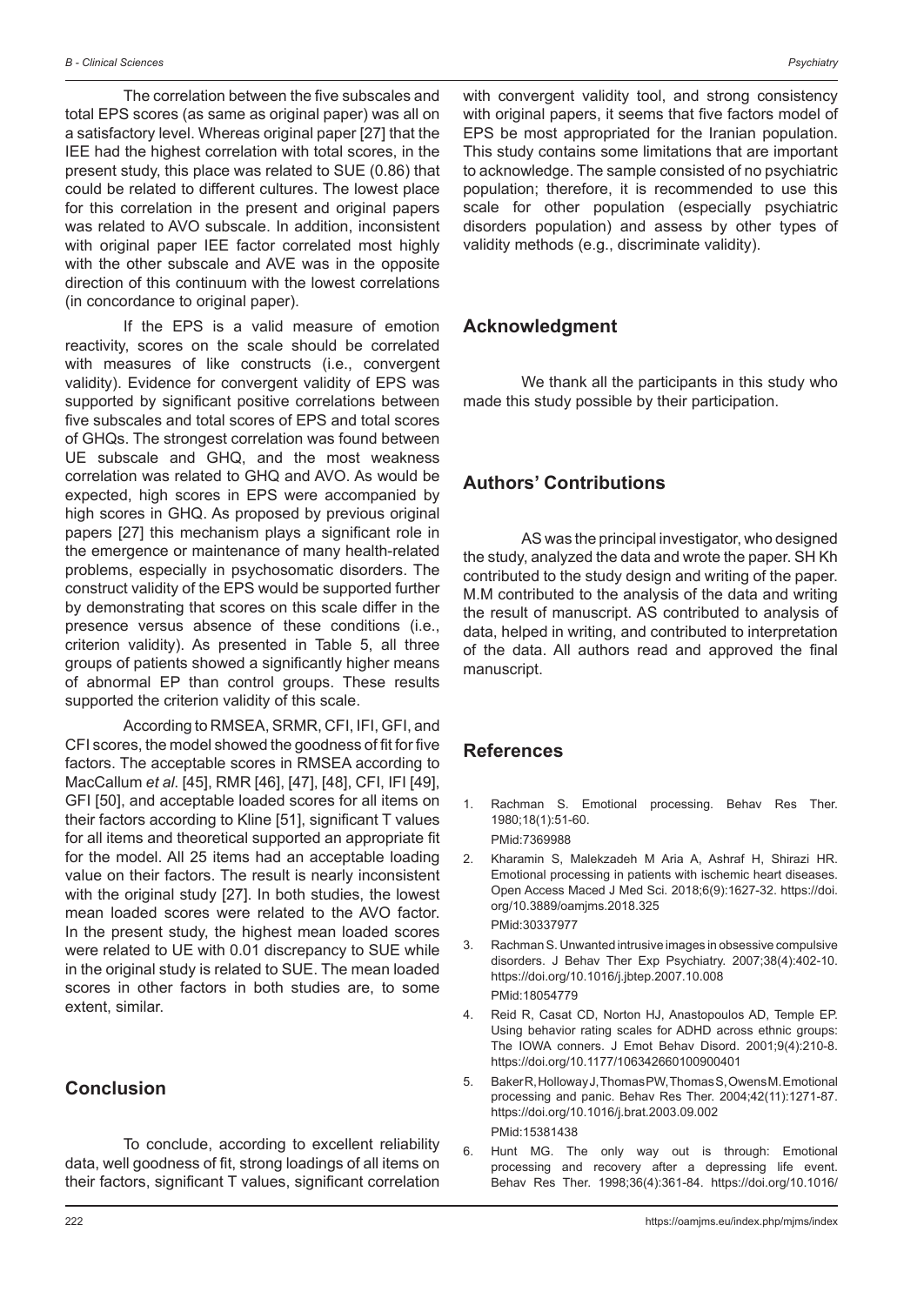s0005-7967(98)00017-5 PMid:9670599

7. Teasdale JD. Emotional processing, three modes of mind and the prevention of relapse in depression. Behav Res<br>Ther. 1999;37 Suppl 1:S53-77. https://doi.org/10.1016/ 1:S53-77. https://doi.org/10.1016/ s0005-7967(99)00050-9

PMid:10402696

8. Brosschot JF, Aarsse HR. Restricted emotional processing and somatic attribution in fibromyalgia. Int J Psychiatry<br>Med. 2001;31(2):127-46. https://doi.org/10.2190/ https://doi.org/10.2190/ k7au-9ux9-w8bw-tetl

PMid:11760858

9. Brooks SK, Chalder T, Rimes KA. Chronic fatigue syndrome: Cognitive, behavioural and emotional processing vulnerability factors. Behav Cogn Psychother. 2017;45(2):156-69. https://doi. org/10.1017/s1352465816000631

PMid:28098051

10. Rimes KA, Ashcroft J, Bryan L, Chalder T. Emotional suppression in chronic fatigue syndrome: Experimental study. Health Psychol. 2016;35(9):979-86. https://doi.org/10.1037/ hea0000341

PMid:27183308

- 11. Keefe FJ, Lumley M, Anderson T, Lynch T, Studts JL, Carson KL. Pain and emotion: New research directions. J Clin Psychol. 2001;57(4):587-607. https://doi.org/10.1002/jclp.1030 PMid:11255208
- 12. Mayall C, Esteves J. Emotional processing and its contribution to chronic lower back pain-a pilot study. In: Platform Presentation at International Conference on Advances in Osteopathic Research, Italian College of Osteopathic Medicine; 2010. https://doi.org/10.1016/j.ijosm.2010.07.006
- 13. Porcelli P, Zaka S, Leoci C, Centonze S, Taylor GJ. Alexithymia in inflammatory bowel disease. A case-control study. Psychother Psychosom. 1995;64(1):49-53. https://doi. org/10.1159/000288990

PMid:7480583

- 14. Verissimo R, Mota-Cardoso R, Taylor G. Relationships between alexithymia, emotional control, and quality of life in patients with inflammatory bowel disease. Psychother Psychosom. 1998;67(2):75-80. https://doi.org/10.1159/000012263 PMid:9556198
- 15. Mazaheri M, Afshar H, Weinland S, Mohammadi N, Adibi P. Alexithymia and functional gastrointestinal disorders (FGID). Med Arh. 2012;66(1):28-32.
- 16. Porcelli P, Bagby MR, Taylor GJ, De Carne M, Leandro G, Todarello O. Alexithymia as predictor of treatment outcome in patients with functional gastrointestinal disorders. Psychosom Med. 2003;65(5):911-8. https://doi.org/10.1097/01. psy.0000089064.13681.3b

PMid:14508040

- 17. Lothian S. Emotional Processing Deficits in Colorectal Cancer: A Theoretical Overview and Empirical Investigation; 2004.
- 18. Weihs KL, Enright TM, Simmens SJ. Close relationships and emotional processing predict decreased mortality in women with breast cancer: Preliminary evidence. Psychosom Med. 2008;70(1):117-24. https://doi.org/10.1097/ psy.0b013e31815c25cf

PMid:18158376

19. Bahremand M, Alikhani M, Zakiei A, Janjani P, Aghei A. Emotion risk-factor in patients with cardiac diseases: The role of cognitive emotion regulation strategies, positive affect and negative affect (a case-control study). Glob J Health Sci. 2016;8(1):173-9. https://doi.org/10.5539/gjhs.v8n1p173 PMid:26234976

- 20. Gremigni P, Santanastaso M. The emotional processing scale in Italy. In: Proceedings of the Fourth International Conference on the (Non) Expression of Emotions in Health and Disease. The Netherlands: Tilburg; 2007.
- 21. Gay MC, Bungener C, Thomas S, Vrignaud P, Thomas PW, Baker R, *et al*. Anxiety, emotional processing and depression in people with multiple sclerosis. BMC Neurol. 2017;17(1):43. https://doi.org/10.1186/s12883-017-0803-8 PMid:28231828
- 22. Greenberg LS, Pascual-Leone A. Emotion in psychotherapy: A practice-friendly research review. J Clin Psychol. 2006;62(5):611- 30. https://doi.org/10.1002/jclp.20252 PMid:16523500
- 23. Pascual-Leone A, Greenberg LS. Emotional processing in experiential therapy: Why the only way out is through. J Consult Clin Psychol. 2007;75(6):875-87. https://doi. org/10.1037/0022-006x.75.6.875

PMid:18085905

- 24. Pos AE, Greenberg LS, Goldman RN, Korman LM. Emotional processing during experiential treatment of depression. J Consult Clin Psychol. 2003;71(6):1007-16. https://doi. org/10.1037/0022-006x.71.6.1007 PMid:14622076
- 25. Watson JC, Bedard DL. Clients' emotional processing in psychotherapy: A comparison between cognitive-behavioral and process-experiential therapies. J Consult Clin Psychol. 2006;74(1):152-9.

PMid:16551152

- 26. Baker R, Thomas S, Thomas PW, Owens M. Development of an emotional processing scale. JPsychosom Res 2007;62(2):167-78. PMid:17270575
- 27. Baker R, Thomas S, Thomas PW, Gower P, Santonastaso M, Whittlesea A. The emotional processing scale: Scale refinement and abridgement (EPS-25). J Psychosom Res. 2010;68(1):83- 8. https://doi.org/10.1016/j.jpsychores.2009.07.007 PMid:20004304
- 28. Baker R, Thomas S, Thomas PW, Gower P, Whittlesea A. Emotional Processing Research. Information Booklet; 2007.
- 29. Yogo M, Ohiro H. Emotional processing developments in Japan. In: Proceedings of the Fourth International Conference on the (Non) Expression of Emotions in Health and Disease. The Netherlands: Tilburg; 2007.
- 30. Fantuzzo J, Grim S, Mordell M, McDermott P, Miller L, Coolahan K. A multivariate analysis of the revised Conners' teacher rating scale with low-income, urban preschool children. J Abnorm Child Psychol. 2001;29(2):141-52. https://doi. org/10.1023/a:1005236113655

PMid:11321629

- 31. Geisinger KF. Cross-cultural normative assessment: Translation and adaptation issues influencing the normative interpretation of assessment instruments. Psychol Assess. 1994;6(4):304. https://doi.org/10.1037/1040-3590.6.4.304
- 32. Song J, Leventhal BL, Koh YJ, Cheon KA, Hong HJ, Kim YK, *et al*. Cross-cultural aspect of behavior assessment system for children-2, parent rating scale-child: Standardization in Korean children. Yonsei Med J. 2017;58(2):439-48. https://doi. org/10.3349/ymj.2017.58.2.439 PMid:28120577

- 33. Goldberg DP. The Detection of Psychiatric Illness by Questionnaire. Maudsley Monograph No. 21. London: Oxford University Press; 1972.
- 34. Borsa JC, Damásio BF, Bandeira DR. Cross-cultural adaptation and validation of psychological instruments: Some considerations. Paidéia. 2012;22(53):423-32.
- 35. World Health Organization, Process of Translation and